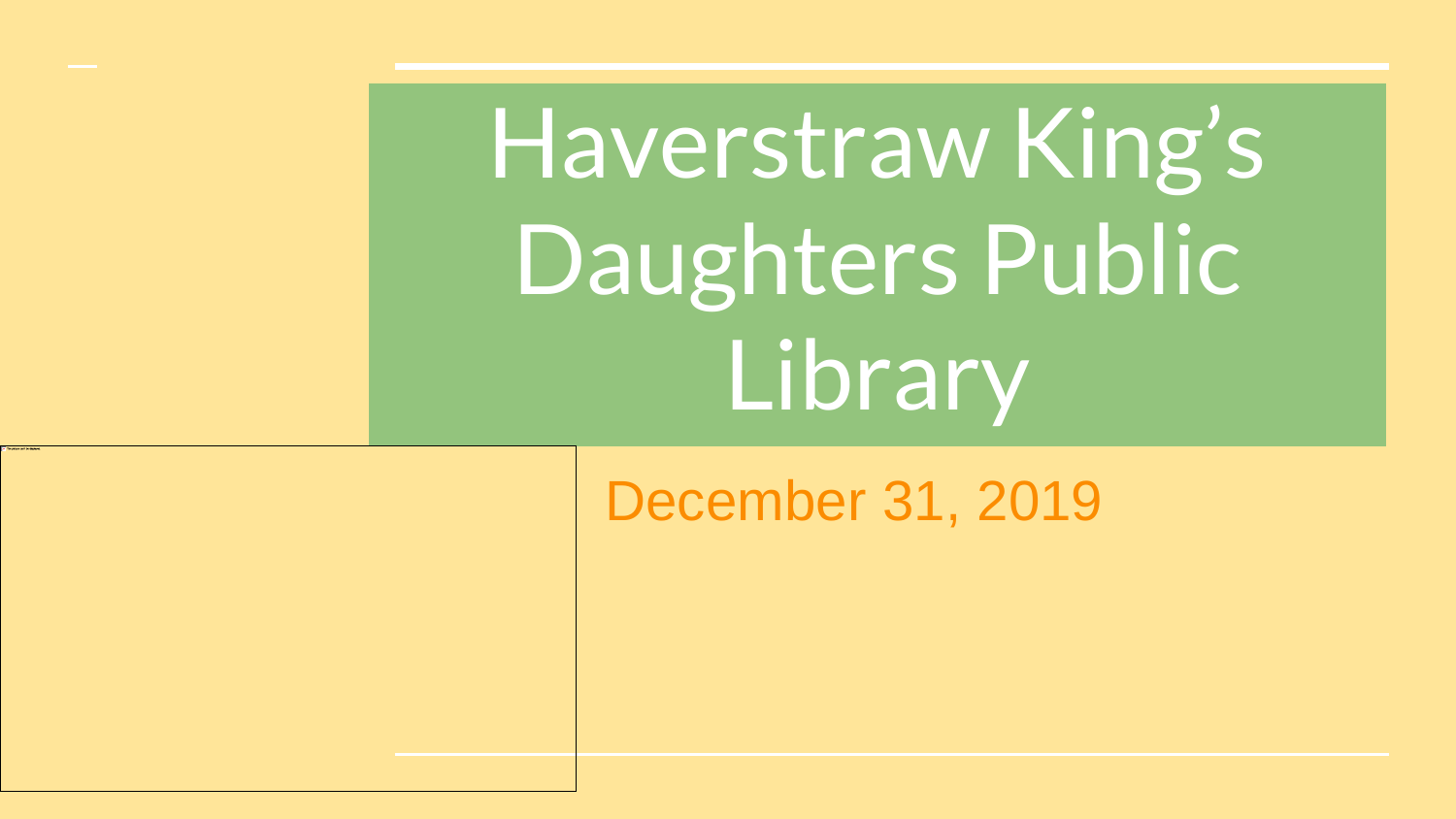## Organizational Commitment

- Our environmental policy is in place and accessible to all employees
	- Our green team took a trip to tour our local recycling center & arranged an information workshop for our staff

#### **Green Team**:

Catherine Campos, Claudia Depkin, Debbie DiBernardo, Terry Eagle, Nicola McDonald, Julio Morales, Annadora Pedro, Lori Salotto, Elyse Stoller

• Environmental topics are included in department meetings and administration meetings

Green team tips sent to staff bimonthly

Hello there from HKDPL's Green Team:

#### Tip of the week: Take the Stairs

Elevator usage contributes to a significant fraction of the total energy used in buildings today. Need a good reason to take the stairs? Here are six of them: https://www.vervwellhealth.com/reasons-to-take-the-stairs-2509609

#### **Green Tip #5 - Get Outdoors**

Monday will mark the first day of Autumn. Cooler temperatures are a perfect opportunity to be outside. Recent research is showing that spending time outdoors can improve mood, concentration, lower stress, and improve overall health. "Forest Bathing" is growing in popularity across the world. How can you get some outside time?

· Eat your lunch outside. At the Main Library we have a wonderful picnic bench outside the break room (thank you custodial staff!). At the Village Branch, munch on the stone wall, the benches overlooking the park, the benches in the park by the water, and then walk along the beach for some additional soothing sounds of water lapping.

#### Tip of the week: Discontinue the use of screen savers on all computers.

"Screen savers protect screens by providing moving images at times of user inactivity. The simplest way to protect a screen (if not in use) is to switch it off. Most screen savers use the same amount of energy as when the screen is in normal use. Some more sophisticated screen savers actually use more energy"

 $\sim$  https://www.environment.admin.cam.ac.uk/resources/mythbus ters-facts-top-tips/screens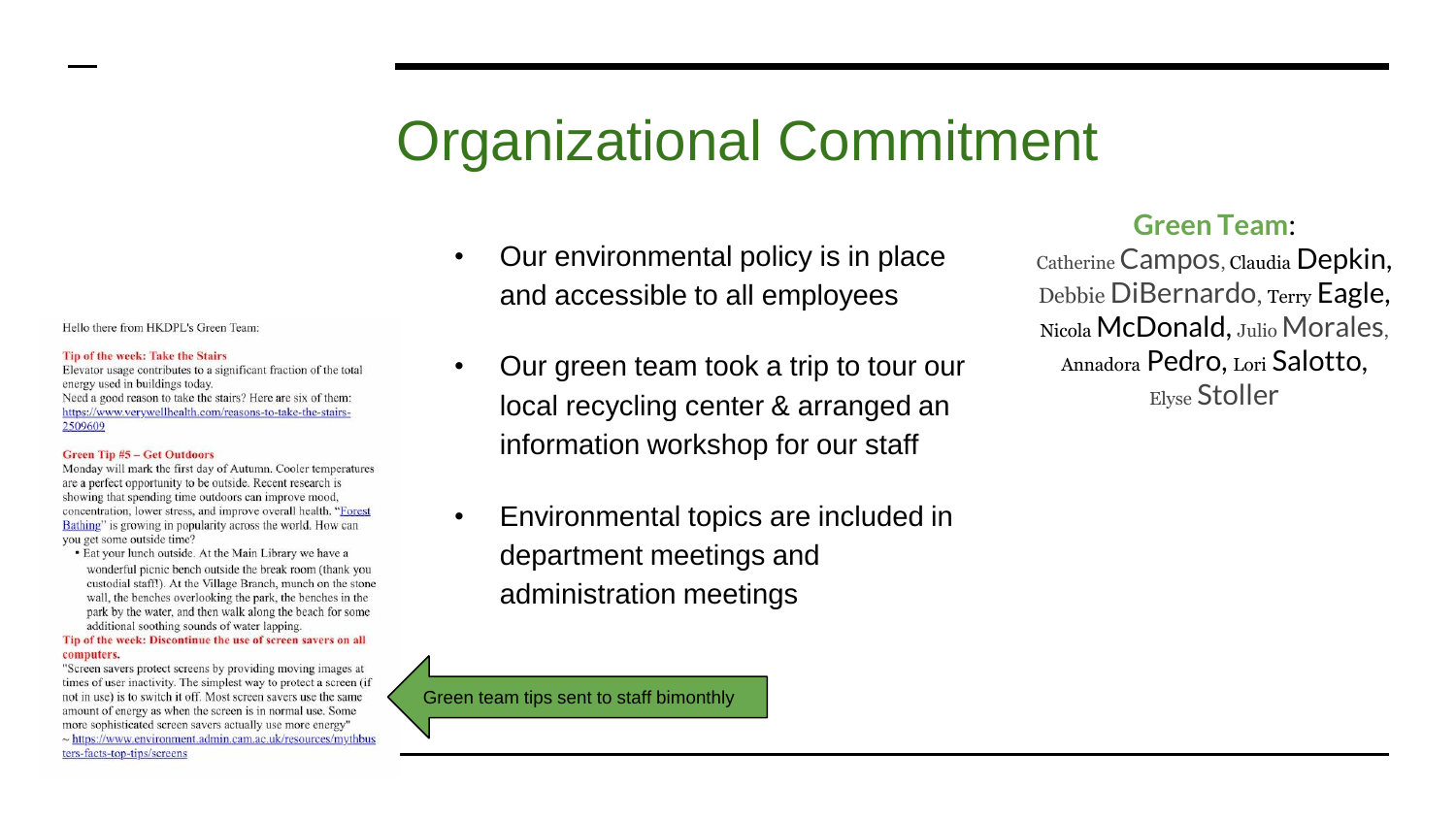## Green Community Efforts

- We share "green tips" via a green section in our newsletters
- We donate unused materials to the public
- We hope to offer mobile shredding to the public use at least once yearly
- We highlight our nearby recycling facility that take battery/phone and other recyclables



We want to keep you updated with various steps that we will take through the process and share some green tips that we share with all our staff. So far we have: - conducted an energy assessment identifying our energy use and strategies for adjustments. - participated in a tour of our local recycling facility to get a better sense of waste management.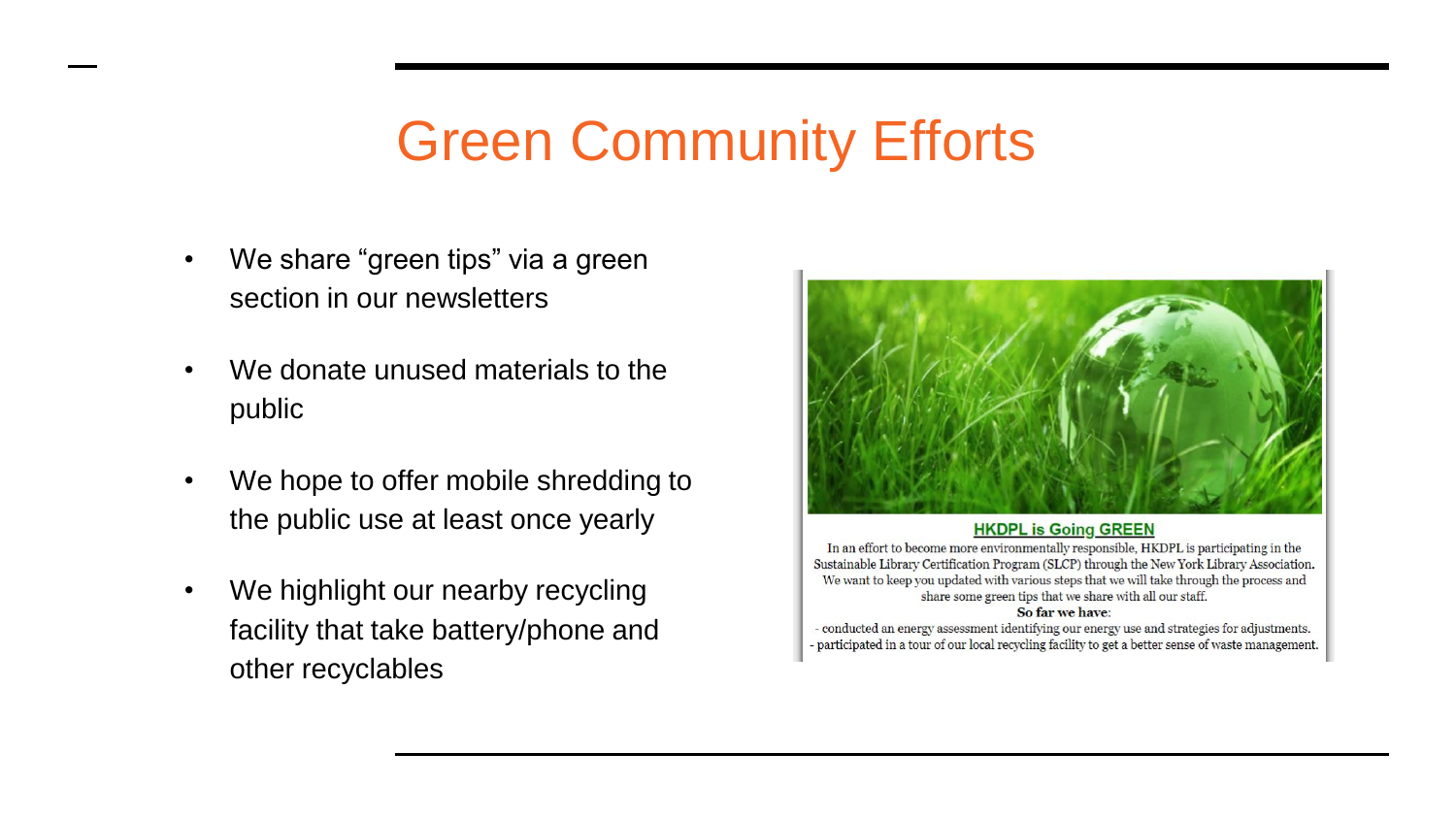## **Energy**

- We operate on about 15% LED lighting and have funding approval to upgrade to 100% by December 2020
- We have solar panel installed at our main branch
- Our thermostats operate on pre-set timers to monitor temperatures
- Restroom and other low use areas have auto on-off lighting sensors
- Printers are defaulted to 2-sided printing & screensavers have been discontinued

#### Haverstraw King's Daughters Public Library Environmental Metrics

|                                   | <b>ReUsed or</b><br>Recycled | <b>Books</b><br>Trees (lbs) $(g)$ | Water | Green-house<br>Gases (lbs) | Electricity<br>(kwh) |
|-----------------------------------|------------------------------|-----------------------------------|-------|----------------------------|----------------------|
| <b>End Destination</b><br>of Book |                              |                                   | 57    | 10                         | 16                   |
| Recycled                          |                              |                                   |       |                            |                      |
| Reused                            |                              |                                   | 52    |                            | 13                   |
| <b>Recycled Totals</b>            |                              |                                   |       |                            |                      |
| <b>Reused Totals</b>              |                              |                                   | 52    |                            |                      |
| <b>Grand Totals</b>               |                              |                                   | 57    | 10                         | 16                   |

#### **EXPLANATION OF DATA VALUES**

REUSED BOOKS - This category is made up of the sum of books sold and donated. The reuse of these books is considered waste prevention. Reducing the volume of waste we create results in limiting the environmental impact of disposal or recycling<sup>1</sup>.

RECYCLED BOOKS - Books we deem unsalable and not appropriate for donation to our participating literacy partners. Recycling books is termed waste reduction<sup>1</sup>. Our recyclers report that the efficiency of recycling a book yields 97% of that book as usable fiber.

POUNDS OF BOOKS - The average weight of the outbound books that Better World Books has processed is 1.37 pounds. This average weight is multiplied by the number of books categorized as ReUsed. Recycled books are multiplied by the efficiency rating of generating recycled fiber (see Usable Fiber below).

TREES - The number of typical trees assumes a mix of hardwoods and softwoods 6-8inches in diameter and 40feet tall. The number of trees saved per ton of 100% recycled fiber produced is twenty four<sup>2</sup>.

WATER (g) - There are 8,750 gallons of water saved per ton of paper produced when comparing 100% forest fiber sources to 100% postconsumer fiber<sup>2</sup>.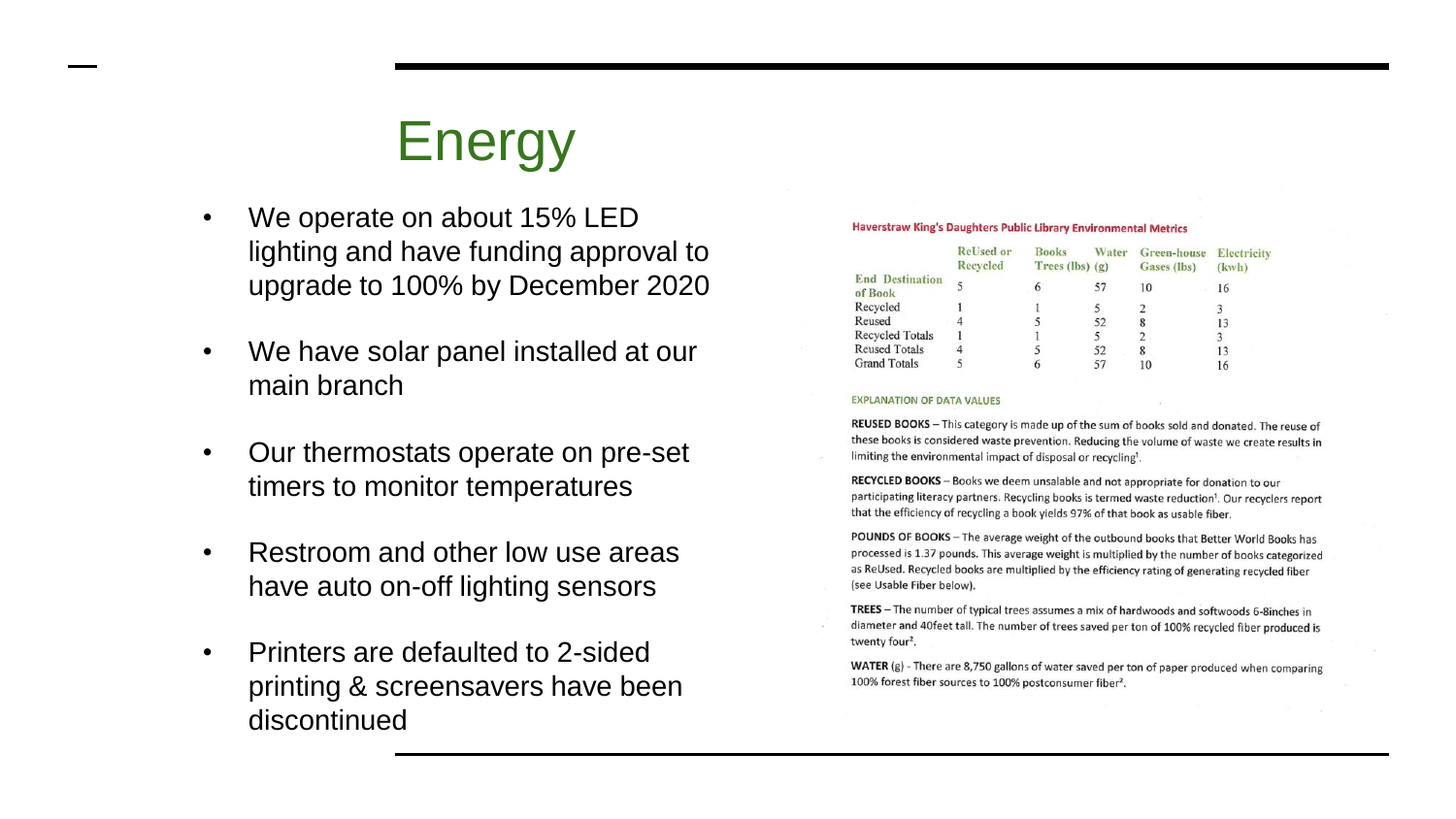## Waste & Recycling

- We inventoried all electronics and placed a plan to purchase similar equipment to best maximize our resources
- We default to use color paper for printing fliers as opposed to color ink
- We've installed recycling bins and educated staff and patrons on proper disposal of various waste
- We repurpose scrap paper

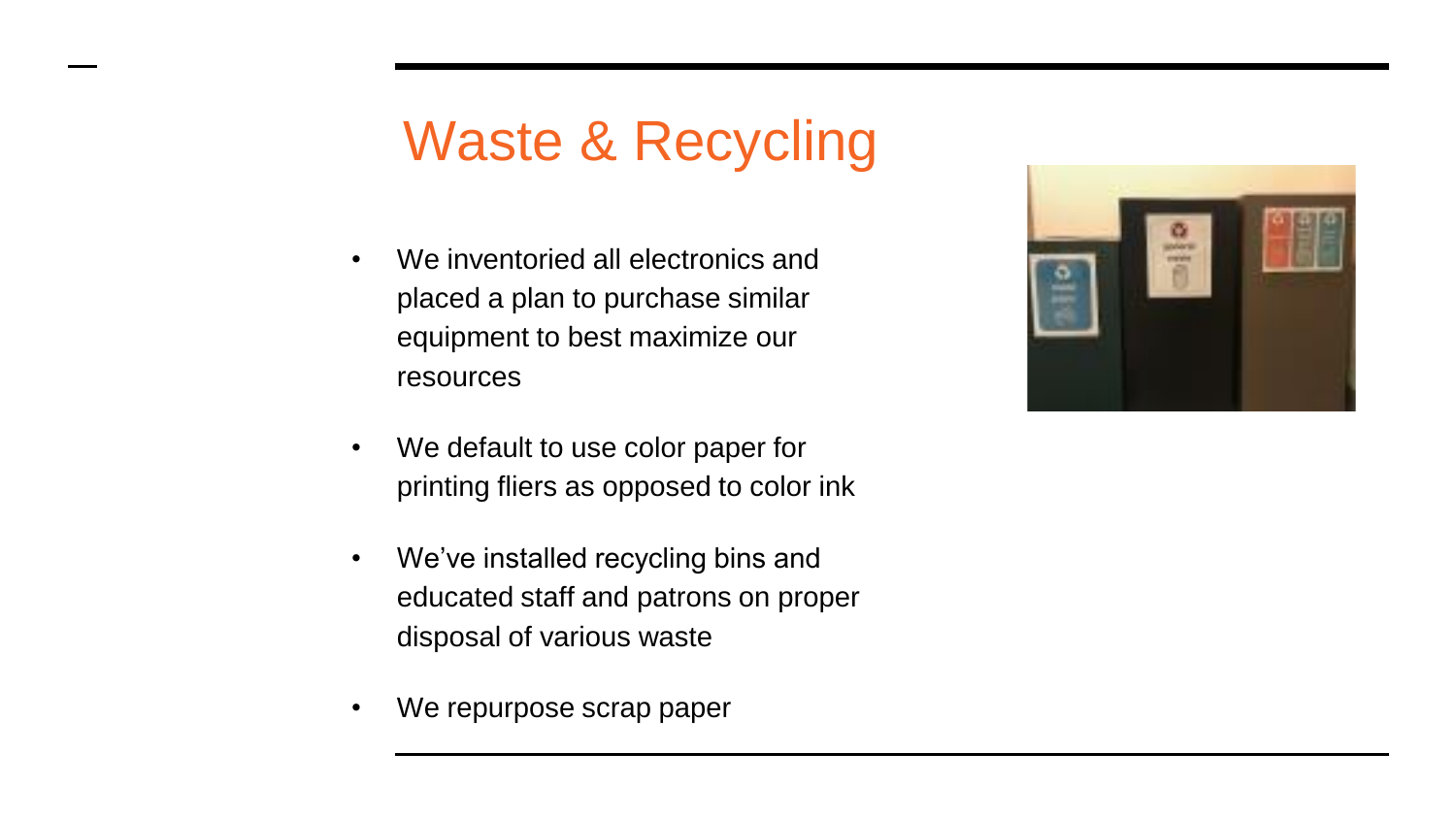## Green Purchasing

- We created a purchase plan to replace current supplies with Certified Green Seal products
- Our paper is recycled with 30% minimum post-consumer content
- We eliminated disposable dishes & utensils purchases for staff & most programming
- We inventoried all electronics and have created a purchase plan We started using a display cover for color fliers to advertise while printing fliers



that patrons take on color paper with black ink to cut down on color ink usage.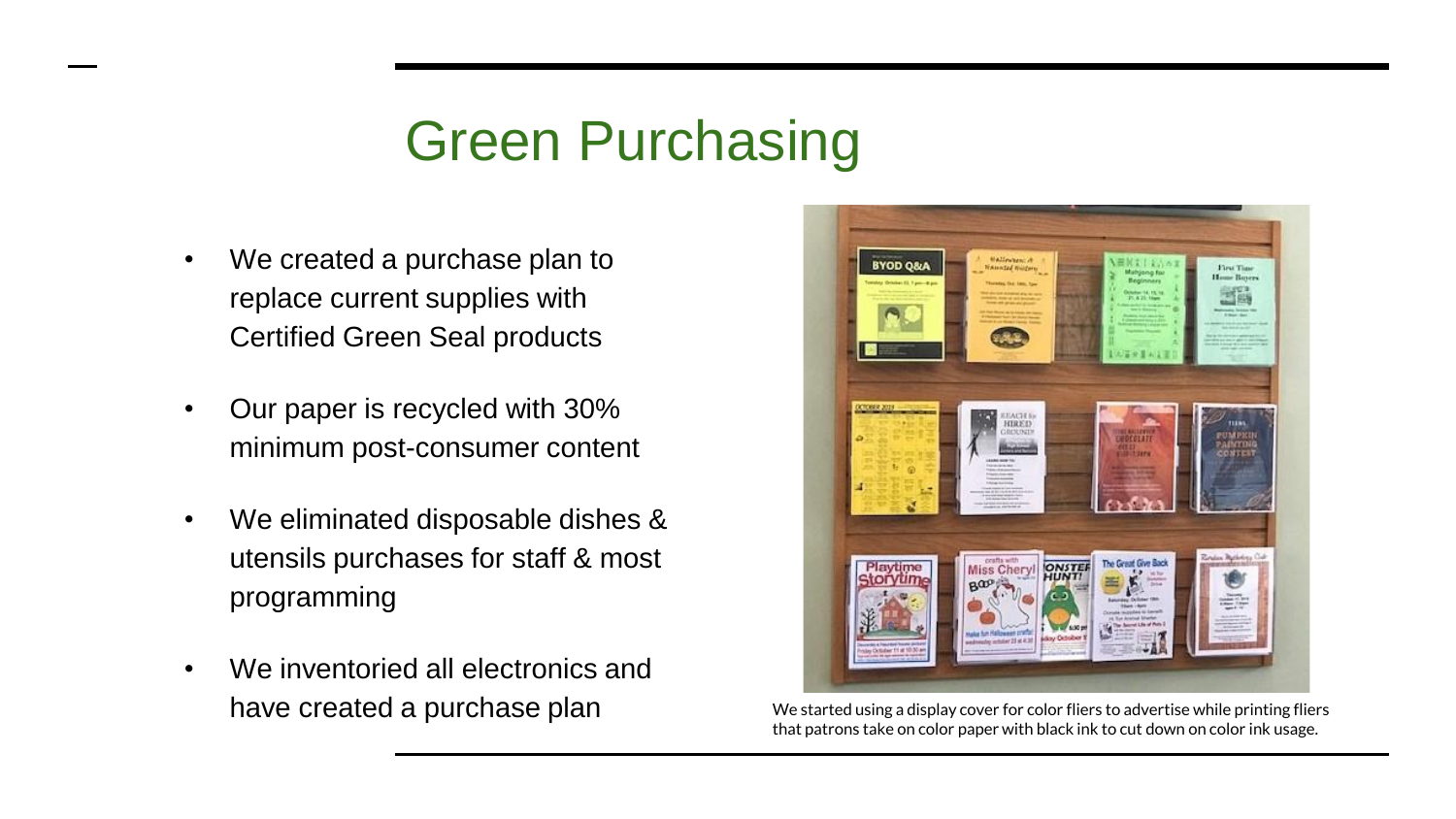### Water & Land Use



- We posted signs to remind staff and patrons to turn off faucets completely
- Interior & exterior waste & recycling areas are consistently upkept
- Faucets at our Main building use sensors for auto on/off and we will upgrade others accordingly as necessary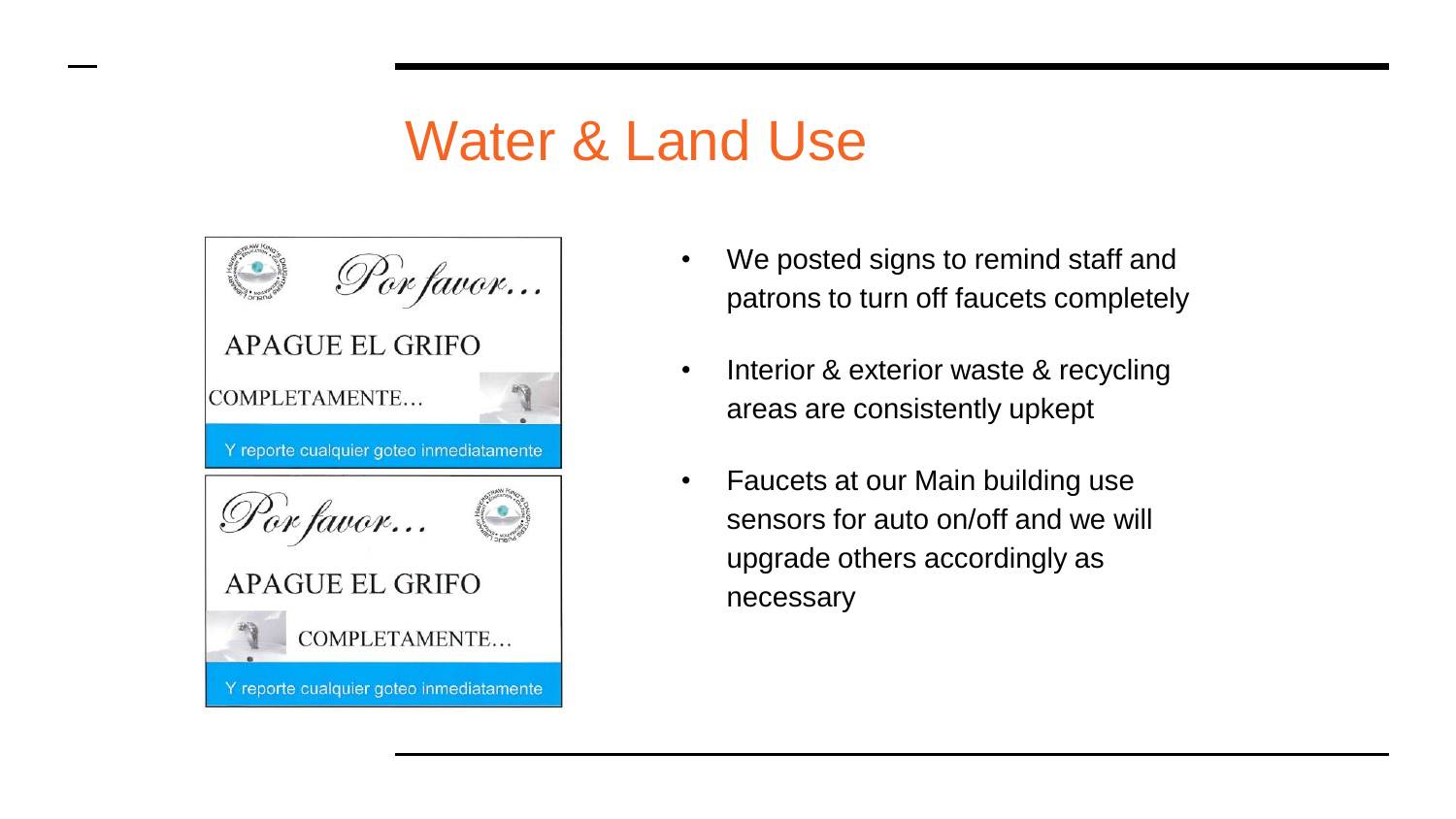## **Transportation**

- We provide resources & encourage various transportation methods like bicycling, walking, carpooling
- We installed signage outside the library prohibiting idling vehicles
- We encourage staff to carpool for meetings
- We employ environmentally conscious decisions for business travel



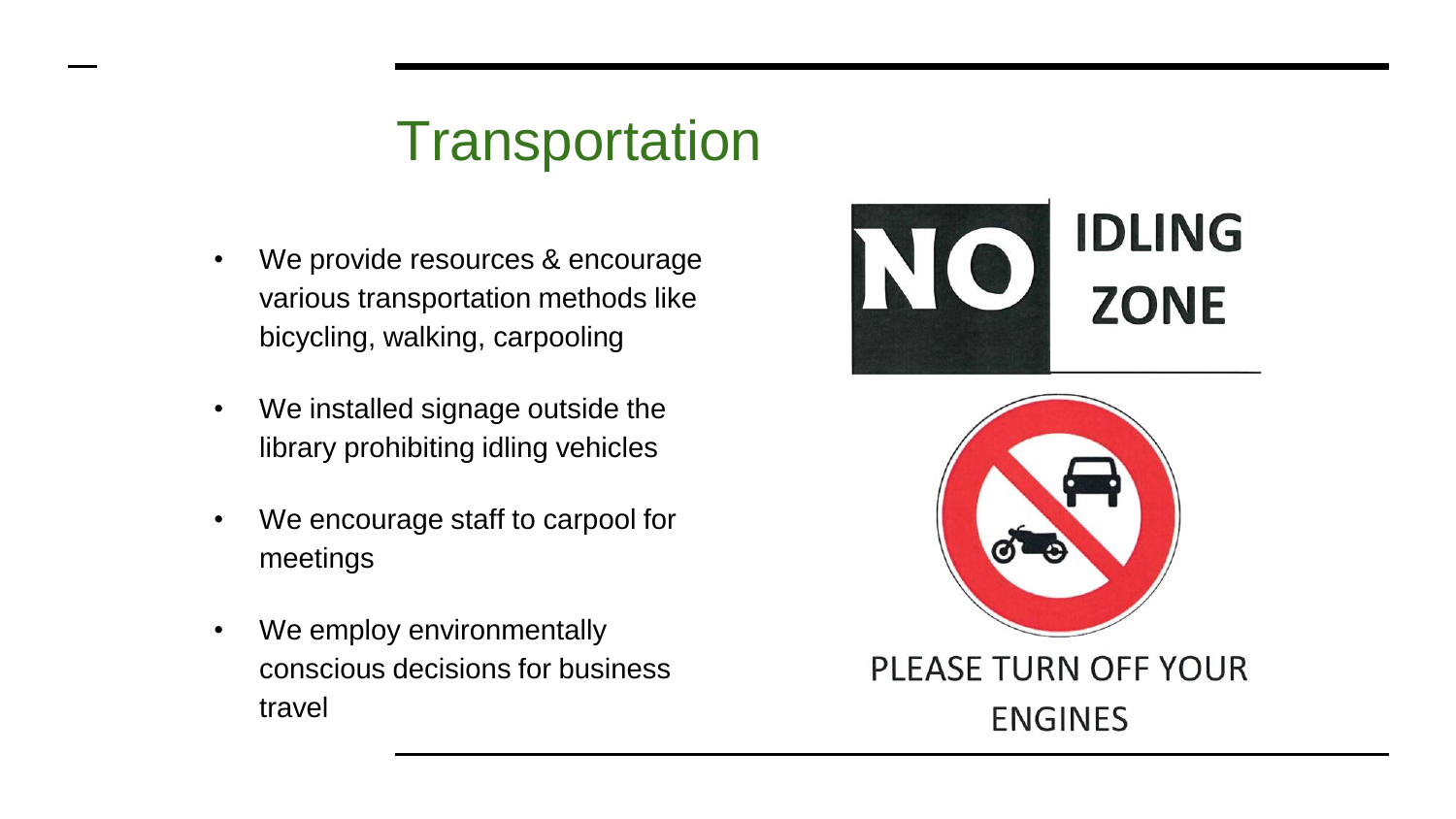# Staff Survey

- 45 staff members took the survey
- $\boxed{\circ}$ What are the top 4 areas where you believe your organization should focus its efforts? (Please check only 4 boxes)

Answered: 43 Skipped: 2

 $Q9$ 



- Waste/Recycling, energy use and staff awareness are top three areas where staff think we should focus
- 67% of staff consider HKDPL to be environmentally friendly
- 100% who answered said it is worthwhile for us to investigate ways to be more environmentally responsible.

03

I consider myself to be an environmentally conscious person.

Answered: 45 Skipped: 0



| <b>ANSWER CHOICES</b> | <b>RESPONSES</b> |    |
|-----------------------|------------------|----|
| Yes                   | 91,11%           | 41 |
| No                    | 8.89%            |    |
| <b>TOTAL</b>          |                  | 45 |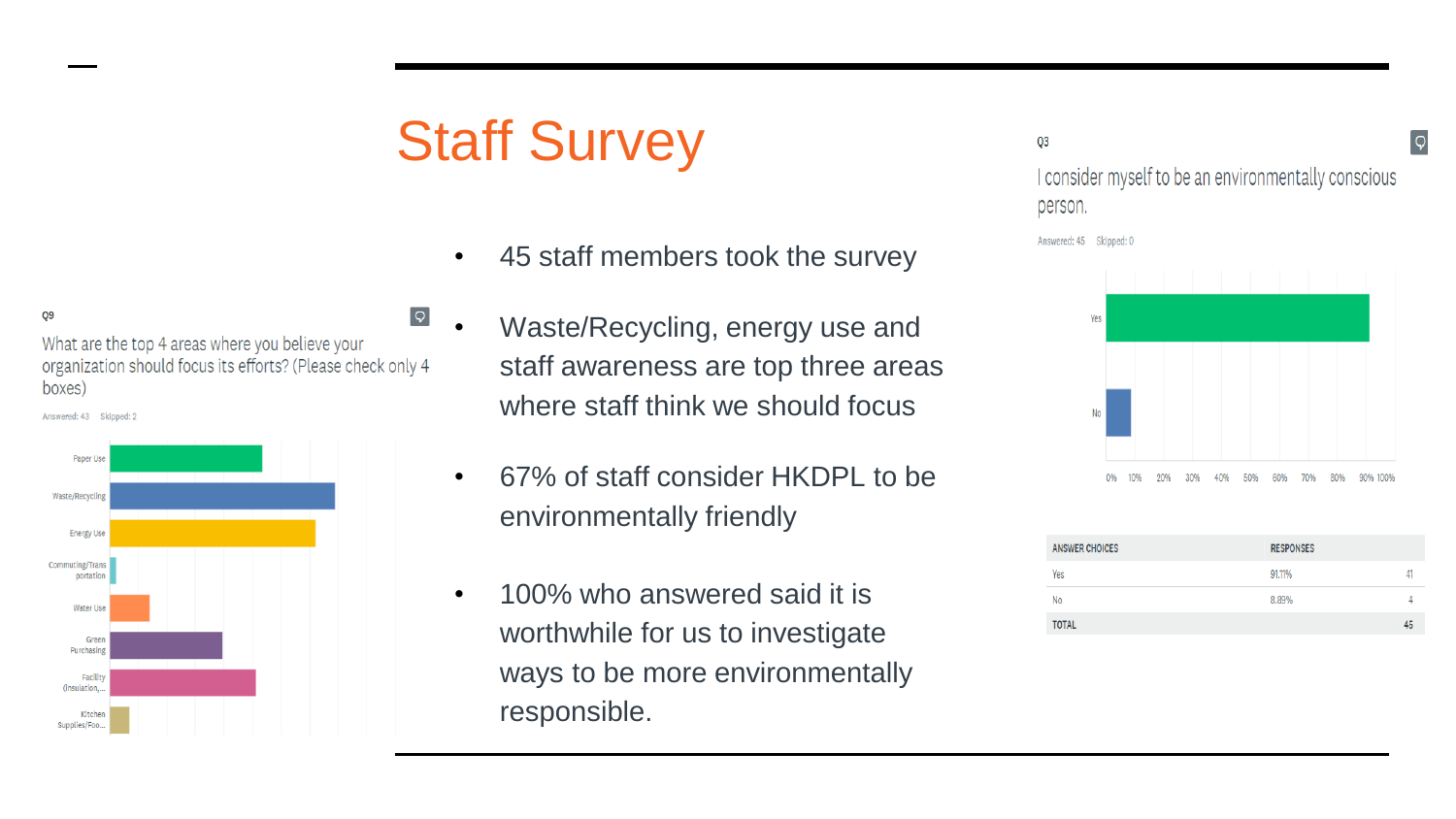### Greenhouse Emission Results





#### Scope 2 GHG Emissions (MTCO2e)

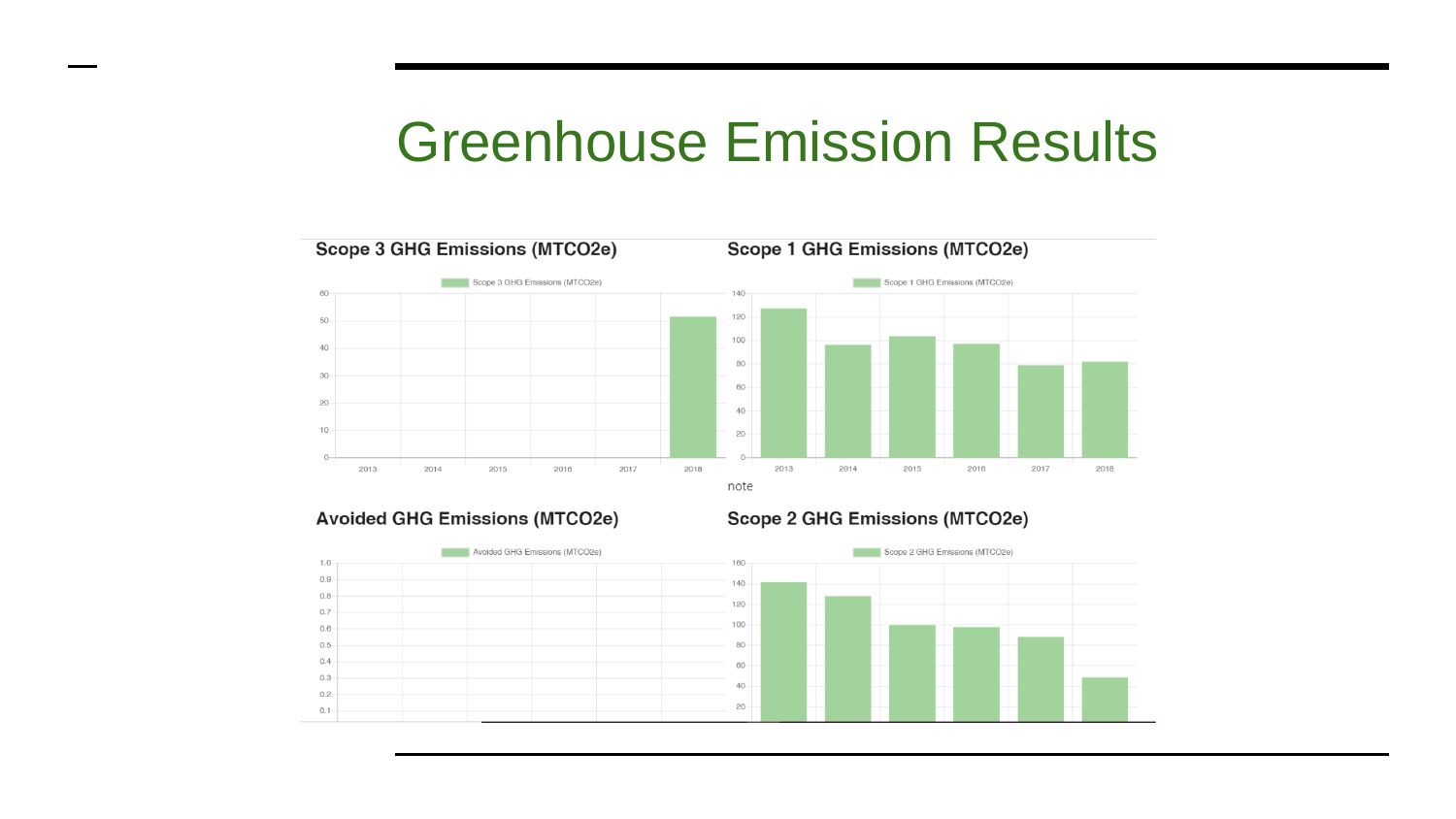| <b>Employee Commuting (miles)</b> |     |                         |     |     |     | 3817.0909  |
|-----------------------------------|-----|-------------------------|-----|-----|-----|------------|
| Waste (pounds)                    |     |                         |     |     |     | 3185049600 |
| Water Usage (ccf)                 | 864 | 2012/07/19 23:5<br>2254 | 800 | 780 | 770 | 1729       |

#### Renewable Energy (kWh)

#### **Energy Usage by Type**



Water (ccf)



#### Metric Tons of CO2e Emissions per sq. ft.

The ratio metric tons of CO2e per square foot shows the relative greenhouse gas emissions released per square foot of the building. It allows to compare the company performance over time independent of the increase or decrease in the size of the building/s. It provides an insight into how efficient the building/s are after the change in square footage.

|                                                       | 2013 | 2014 2015 2016 2017          |  | 2018   |
|-------------------------------------------------------|------|------------------------------|--|--------|
| Purchased Electricity metric tons of CO2e per sq. ft. |      | $0 \t 0 \t 0 \t 0 \t 2.4065$ |  | 1.0649 |
| Natural Gas metric tons of CO2e per sq. ft.           |      | 0 0 0 0 2.1968               |  | 2.281  |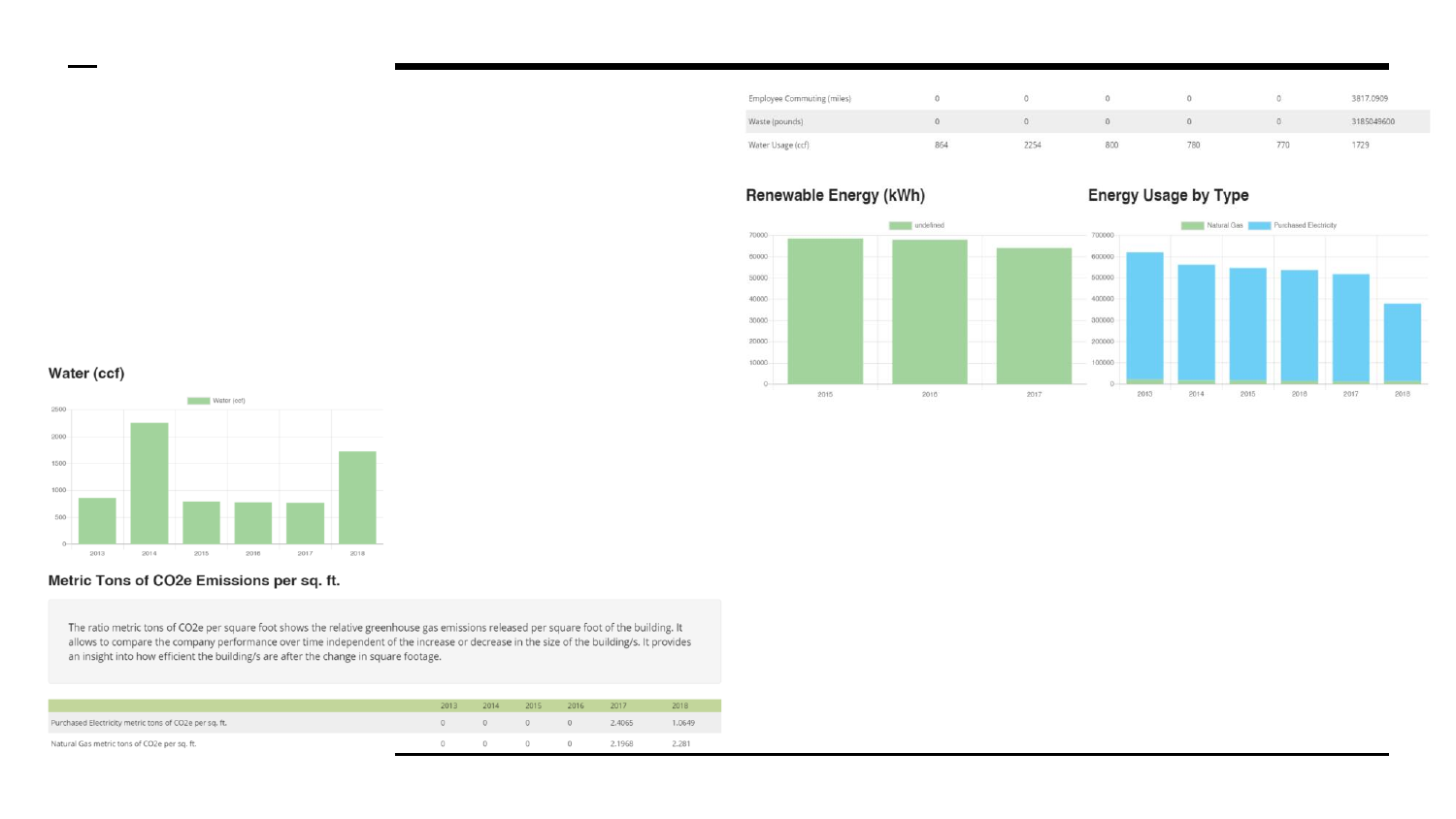Usage analysis reveals how many units of each activity releasing greenhouse gas emissions were used or consumed.

|                               | 2013        | 2014       | 2015       | 2016        | 2017      | 2018        |
|-------------------------------|-------------|------------|------------|-------------|-----------|-------------|
| <b>Energy Consumed Yearly</b> | 21506.1084  | 16958.52   | 17344.08   | 15316.32    | 12345     | 13952       |
| Purchased Electricity (kWh)   | 590079.6288 | 532658.368 | 505620     | 496473.4528 | 503961.92 | 346725.2544 |
| Heating Oil (gallons)         |             |            |            |             |           |             |
| Natural Gas (therms)          | 21443.7407  | 16225.9119 | 17481.0982 | 16396.1206  | 13327.662 | 13838.9888  |
| Propane (gallons)             |             |            |            |             |           |             |
| Diesel (gallons)              |             |            |            |             |           |             |
| Energy Avoided Yearly (kWh)   |             |            | 68616.29   | 67885.385   | 64027.525 |             |
| Business Travel (miles)       | $\circ$     | $\circ$    | 0          | $\circ$     | 0         | 4147.01     |
| Fleet (miles)                 | $\circ$     | $\circ$    | $\circ$    | $\circ$     | $\circ$   | $\circ$     |
| Employee Commuting (miles)    | $\circ$     | $\circ$    | $\circ$    | $\circ$     | $\circ$   | 3817.0909   |
| Waste (pounds)                | $\circ$     | $\circ$    | $\circ$    | $\circ$     | $\circ$   | 3185049600  |
| Water Usage (ccf)             | 864         | 2254       | 800        | 780         | 770       | 1729        |